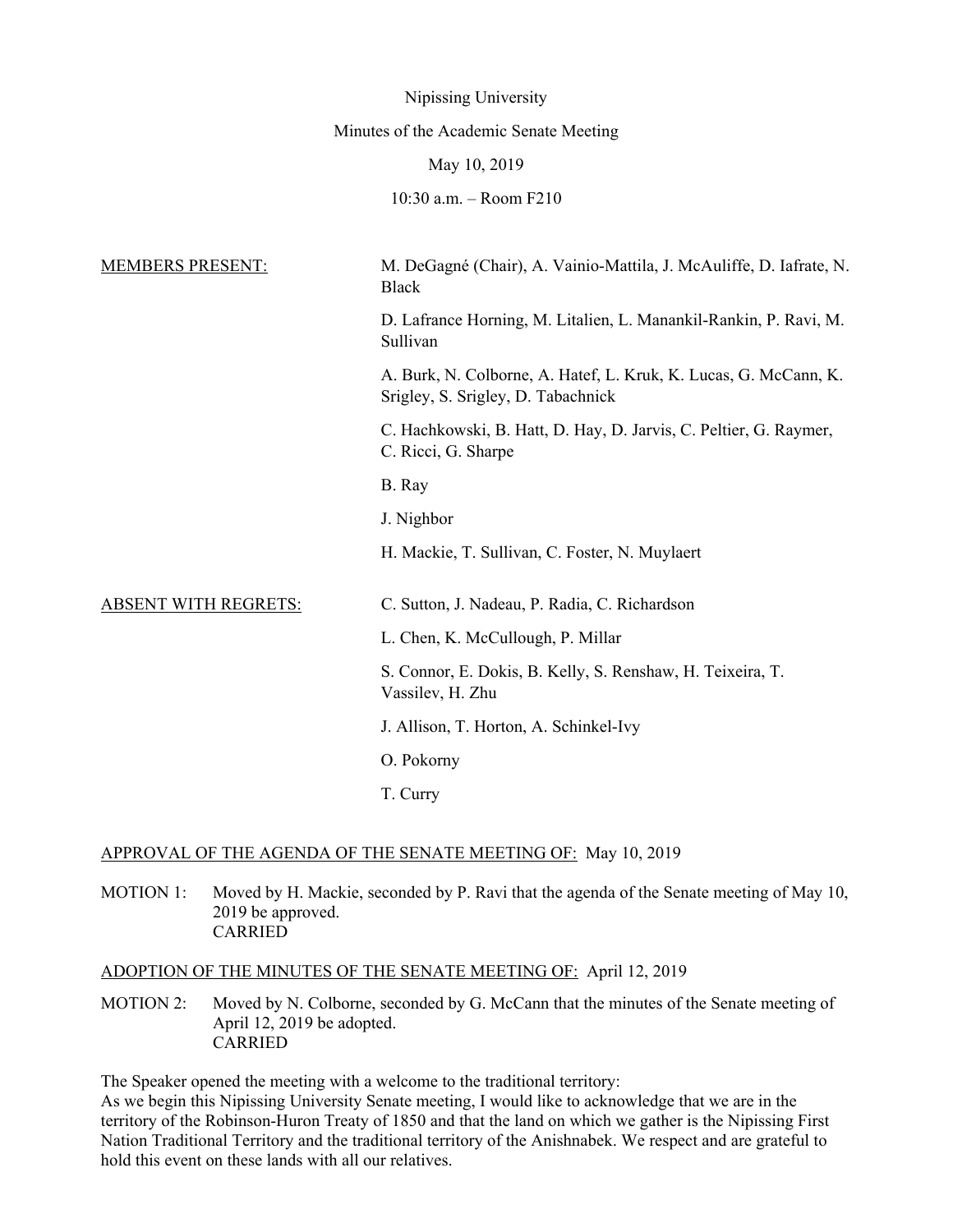#### BUSINESS ARISING FROM THE MINUTES

A request was received for clarification of the relationship of the Academic Plan 2019-2022 presented at the April 12, 2019 Senate meeting and the Academic Plan 2017-2022 approved at the May 26, 2017 Senate meeting. In response to questions as to whether the new Academic Plan will be brought forward to Senate for approval, and whether it will replace the present Academic Plan, the Provost advised that the Academic Plan 2017-2022 is the approved plan and the new Academic Plan 2019-2022 will be included as an appendix and referred to as the Annual Academic Plan. The Academic Plan 2017-2022 includes five goals but does not action them, or provide a timeframe or implementation plan. It also does not speak to academic renewal. The new Annual Academic Plan is a yearly, actionable plan received from the Provost's team of direct reports that includes priorities that feed into the budget and Senate. In response to follow-up questions regarding the status of the search for the Director of the School of Nursing and the importance of the nursing faculty being provided an opportunity to provide input, the Provost advised that further information on this matter would not be answered in this forum.

#### REPORTS FROM OTHER BODIES

The President advised that post-budget briefings have been received from the Ministry in regards to public sector compensation, and he thanked Drs. Srigley, Nagy and Greer for providing a briefing to the SSHRC. He also acknowledged Nursing Week and how very proud we are of our nursing programs, faculty and students. The President was pleased to present the Annual Tenure & Promotion Report for 2018-19. The Report is attached to the Minutes.

The Provost advised that earlier today Kirsty Duncan, Minister of Science and Sport, launched Dimensions: Equity, Diversity and Inclusion Canada, a pilot program inspired by the United Kingdom's internationallyrecognized Athena SWAN program. Dimensions aims to address systemic barriers, particularly those experienced by members of underrepresented or disadvantaged groups, including, but not limited to, women, Indigenous Peoples, persons with disabilities, members of visible minority/racialized groups, and members of LGBTQ2+ communities. Minister Duncan also unveiled the Dimensions charter, which is available to all research disciplines and fields of study at all post-secondary institutions (universities, colleges, CEGEPs and polytechnics). Institutions that endorse the Dimensions charter commit to embed EDI principles in their policies, practices, action plans and culture. For further information please search the following link: https://www.univcan.ca/media-room/media-releases/universities-canada-principles-equity-diversityinclusion/

The Provost was pleased to announce the following two new Teaching Chairs, Dr. Alex Karassev, Teaching Chair of Motivation in STEM Fields, and Dr. Anne Wagner, Teaching Chair in Supporting Diversity in Higher Education. She was also pleased to announce the 2018-19 Chancellor's Award Recipients: Dr. Steve Hansen, Chancellor's Award for Excellence in Teaching (FASBU); Dr. Richard Senior (MD), Chancellor's Award for Excellence in Teaching (CASBU); Dr. Mukund Jha, Chancellor's Award for Excellence in Research and Dr. Toivo Koivukoski, Chancellor's Award for Excellence in Service. The Provost advised that the new IQAP protocol was ratified by Quality Assurance at the April 26, 2019 Quality Council meeting.

The Senate representative from the Board of Governors thanked Dr. Graydon Raymer, Director of the School of Physical and Health Education, for hosting, providing a tour, and making a presentation to the Board on the BPHE program at their meeting on May 2, 2019. He welcomed two new Board members, Stuart Kidd and Kathy Wilcox, and advised that Tom Palangio was re-elected as Chair of the Board of Governors for a one-year term. He thanked Dr. David Tabachnick for his service on the Board and welcomed Dr. Denyse Lafrance Horning as the faculty Senate representative on the Board for a three-year term. Appreciation was expressed to the outgoing NUSU team and a warm welcome was extended to the new NUSU team.

The President of the Alumni Advisory Board advised that nominations for the Board are still being sought. The on-line application form can be found on the website at: https://www.nipissingu.ca/alumni/advisoryboard/board-member-application

The new NUSU President, Hannah Mackie, provided a report. The report is attached to the Minutes.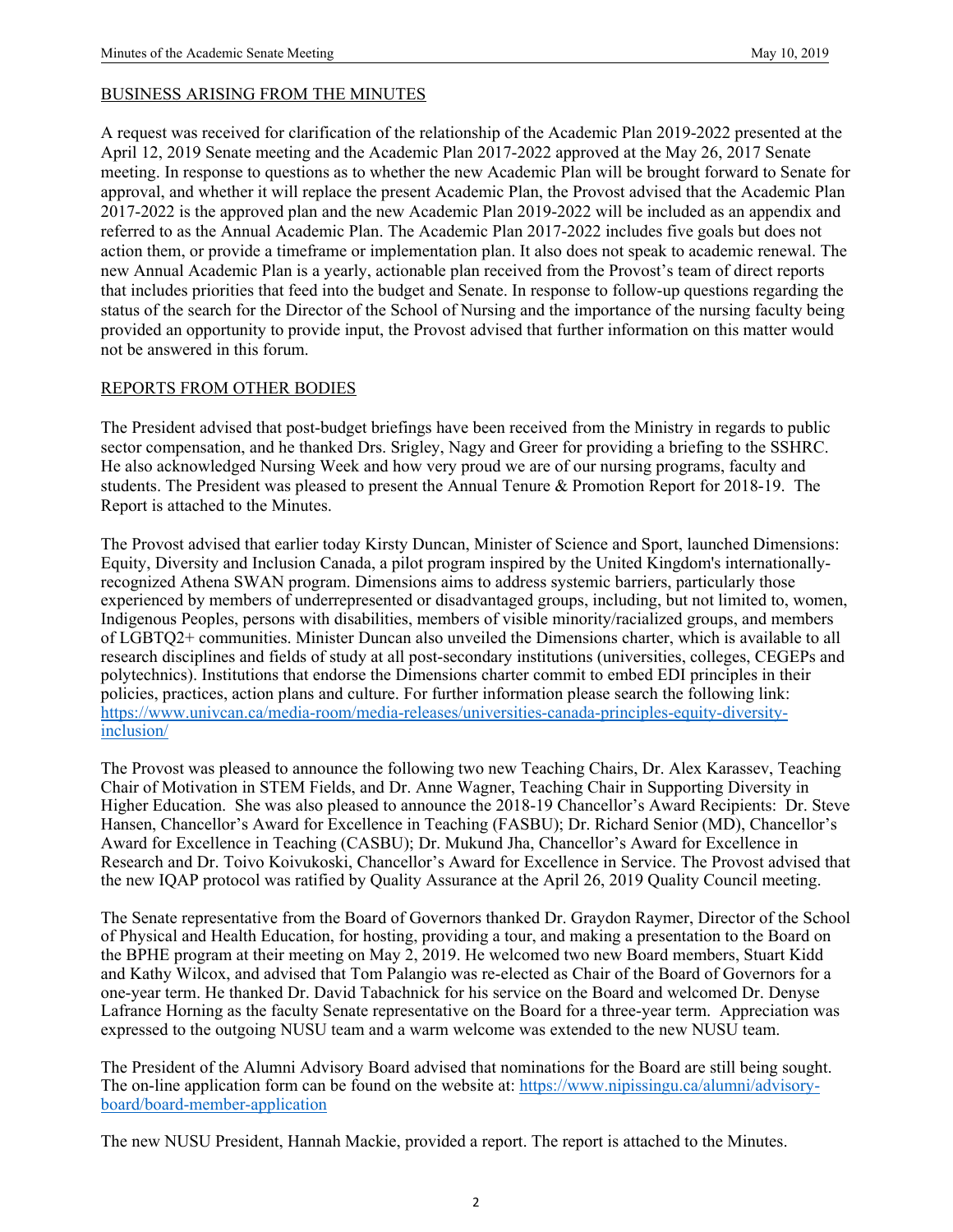The Dean of Graduate Studies and Research provided a report. The report is attached to the Minutes.

#### QUESTION PERIOD

Following a discussion regarding changes to the honorarium policy and the possible implications this may have on teaching and research, and in particular on how Elders and Knowledge Keepers are acknowledged, the President advised that this is not just a Nipissing University or university issue. Harmonized guidelines that are fair and respectful and outline what is expected need to be established. The Chair of Indigenous Education advised that she has received permission to share the Nipissing First Nation honorarium policy. Please contact Senator Peltier for further information regarding the policy. Our goal is to establish a fair, honorable and equitable rate of payment. The President thanked Senators for their feedback and requested that any further input be forwarded to him by e-mail.

In response to a question regarding how the new Strategic Mandate Agreement (SMA 3) will work and whether faculty will have input into the process, the Provost advised that the SMA 3 will be a part of the Academic Plan. The Ontario government has scheduled a meeting with Exec. Heads and Provosts for the end of September and further details will be provided at that time. The Registrar is currently overseeing the Strategic Enrollment Management Plan and by August 2019 a working group will be struck to establish priorities and differentiation. Discussions will take place in the fall and metrics will be established. By spring 2020, the next framework should be in place, including faculty consultation, and it will be brought back to Senate.

## REPORTS OF STANDING COMMITTEES AND FACULTY OR UNIVERSITY COUNCILS

## **SENATE EXECUTIVE COMMITTEE**

MOTION 3: Moved by M. DeGagné, seconded by G. McCann that Senate receive the Report of the Senate Executive Committee dated May 2, 2019. CARRIED

#### **BY-LAWS AND ELECTIONS SUBCOMMITTEE**

MOTION 4: Moved by N. Colborne, seconded by A. Burk that the Report of the By-Laws and Elections Subcommittee dated April 16, 2019, be received. CARRIED

#### **GRADUATE STUDIES COMMITTEE**

- MOTION 5: Moved by J. McAuliffe, seconded by N. Colborne that the report of the Graduate Studies Committee dated April 17, 2019 be received. CARRIED
- MOTION 6: Moved by J. McAuliffe, seconded by K. Srigley that Senate approves that the Flex time enrolment option be available to students in the MA History program. CARRIED
- MOTION 7: Moved by J. McAuliffe, seconded by D. Lafrance Horning that Senate approves moving from 3 to 2 letters of reference for admission applications. CARRIED

#### **SENATE BUDGET ADVISORY COMMITTEE**

MOTION 8: Moved by A. Burk, seconded by H. Mackie that the Report of the Senate Budget Advisory Committee dated April 30, 2019 be received. CARRIED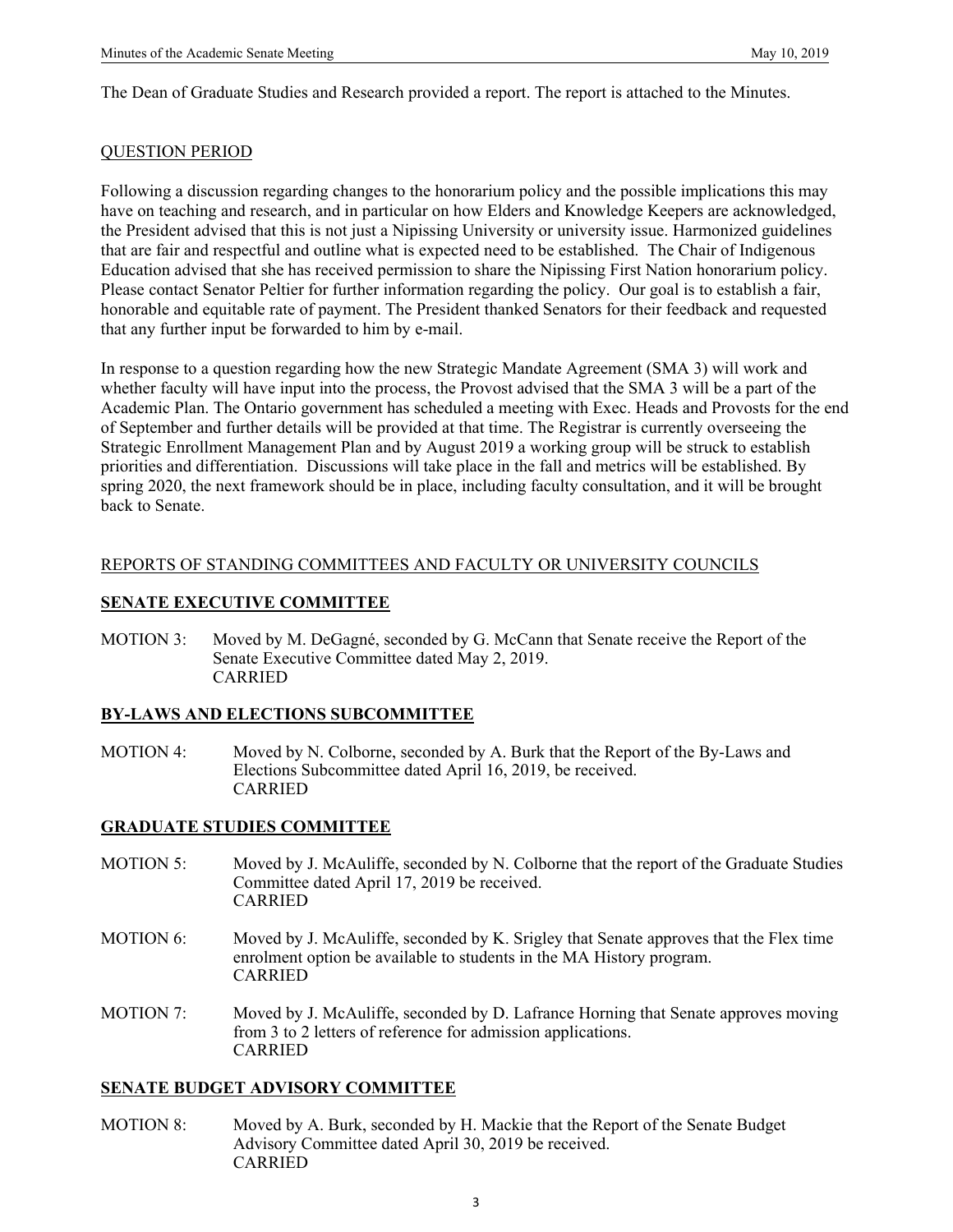#### AMENDMENT OF BY-LAWS

 **Notice of Motion that Article 8.1 of the Senate By-Laws be amended as outlined below:**  *Revised Article reads (changes in bold and strike through):* 

- 8.1 General Committee/Ad Hoc Committee Procedures
	- (a) In general, where appropriate and feasible, the procedures of Senate standing or ad hoc committees shall parallel those of Senate.
	- (b) Except as stated otherwise in these By-Laws, the President shall be an *ex officio* non-voting member of every Senate standing or ad hoc committee.
	- (c) Unless otherwise stipulated in these By-Laws, all Senate standing or ad hoc committees shall report directly to Senate, while ad hoc committees within Senate standing committees shall bring reports and recommendations to their parent committees for consideration and possible conveyance to Senate.
	- (d) A Senate standing or ad hoc committee/subcommittee may also report to another such committee/subcommittee at the other committee/subcommittee's request. Any such report shall also be conveyed to Senate, for information.
	- **(e) The Chair of Senate shall appoint a recording secretary for each standing committee. In the event of his/her absence, the committee shall appoint another person to act as recording secretary.**
	- (**ef**) Secretarial support for each committee/subcommittee shall be provided through the office of:
		- (i) the Chair of the committee/subcommittee, when the Chair is an *ex officio* voting or non-voting member; or
		- (ii) a senior *ex officio* voting member of the committee/subcommittee, when the Chair is a faculty Senator.

#### **Notice of Motion that Article 9.6 of the Senate By-Laws be amended as outlined below:**

 *Revised Article reads (changes in bold and strike through):* 

Terms of Reference for the Joint Committee of the Board and Senate on Governance Revised and approved by the Joint Committee of the Board and Senate on Governance – April 4, 2019

- 9.6 (a) *Ex Officio* Members:
	- i) the President of the Nipissing University Student Union (NUSU) or designate.
	- (b) Members elected by Senate:
		- (i) three (3) faculty Senators.
	- (c) Members elected by the Board of Governors:
		- (i) three (3) members of the Board of Governors, including **the President & Vice-Chancellor**, the Chair of the University Governance Committee and one **two (2)** non-constituent Board member**s** elected by the Board.
		- **ii) the President & Vice-Chancellor (ex-officio non-voting)**

#### ELECTIONS

- Elect one (1) faculty Senator to serve as the Council of Ontario Universities (COU) Academic Colleague for a three (3) year term. **H. Earl - ACCLAIMED**
- Elect one (1) faculty Senator to serve as the Council of Ontario Universities (COU) Academic Colleague (Alternate) for a three (3) year term. **M. Litalien – ACCLAIMED**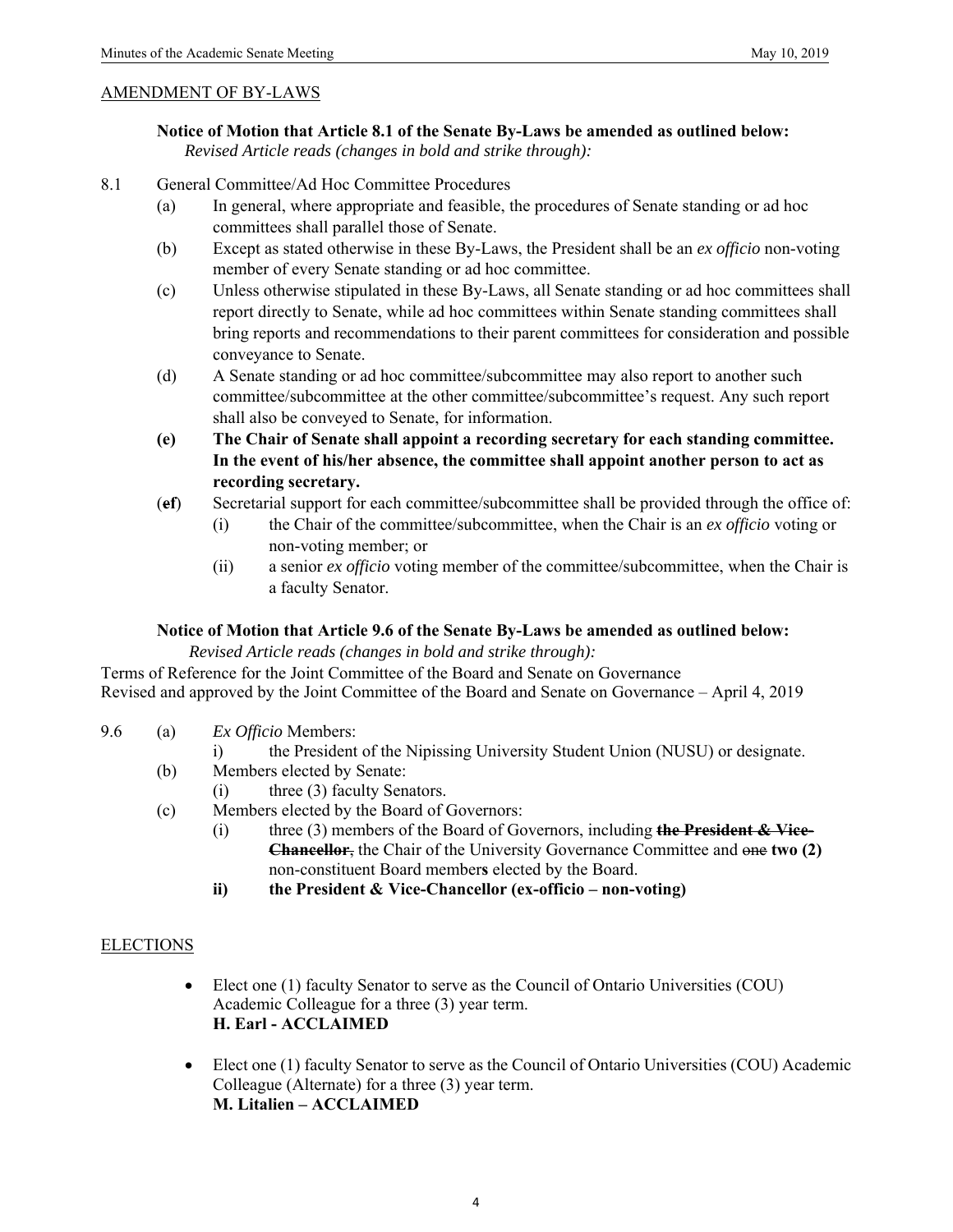The Speaker announced that the following Arts & Science faculty were elected as Senators for three-year terms: Dr. Amanda Burk, Dr. Logan Hoehn, Dr. Hilary Earl, Prof. Andrew Ackerman, Dr. Roxana Vernescu, Dr. Darren Campbell and Dr. Nathan Kozuskanich. Dr. Odwa Atari was elected for a one-year sabbatical replacement.

#### NEW BUSINESS

- MOTION 1: Moved by D. Iafrate, seconded by H. Mackie that Senate consider receipt of the Report on Graduation Applicants dated May 9, 2019. CARRIED
- MOTION 2: Moved by D. Iafrate, seconded by A. Burk that Senate receive the Report on Graduation Applicants dated May 9, 2019. CARRIED
- MOTION 3: Moved by D. Iafrate, seconded by A. Burk that Senate grant approval to graduate the students listed in the Report on Graduation Applicants dated May 9, 2019. CARRIED
- MOTION 4: Moved by H. Mackie, seconded by A. Burk that Senate move in-camera to bring forward for approval the names of honorary degree candidates approved by the Honorary Degrees Subcommittee. CARRIED

#### ADJOURNMENT

Senate was adjourned at 12:00 p.m.

 $\bigcup_{\alpha}$ 

M. DeGagné (Chair) S. Landriault (Senate Secretary)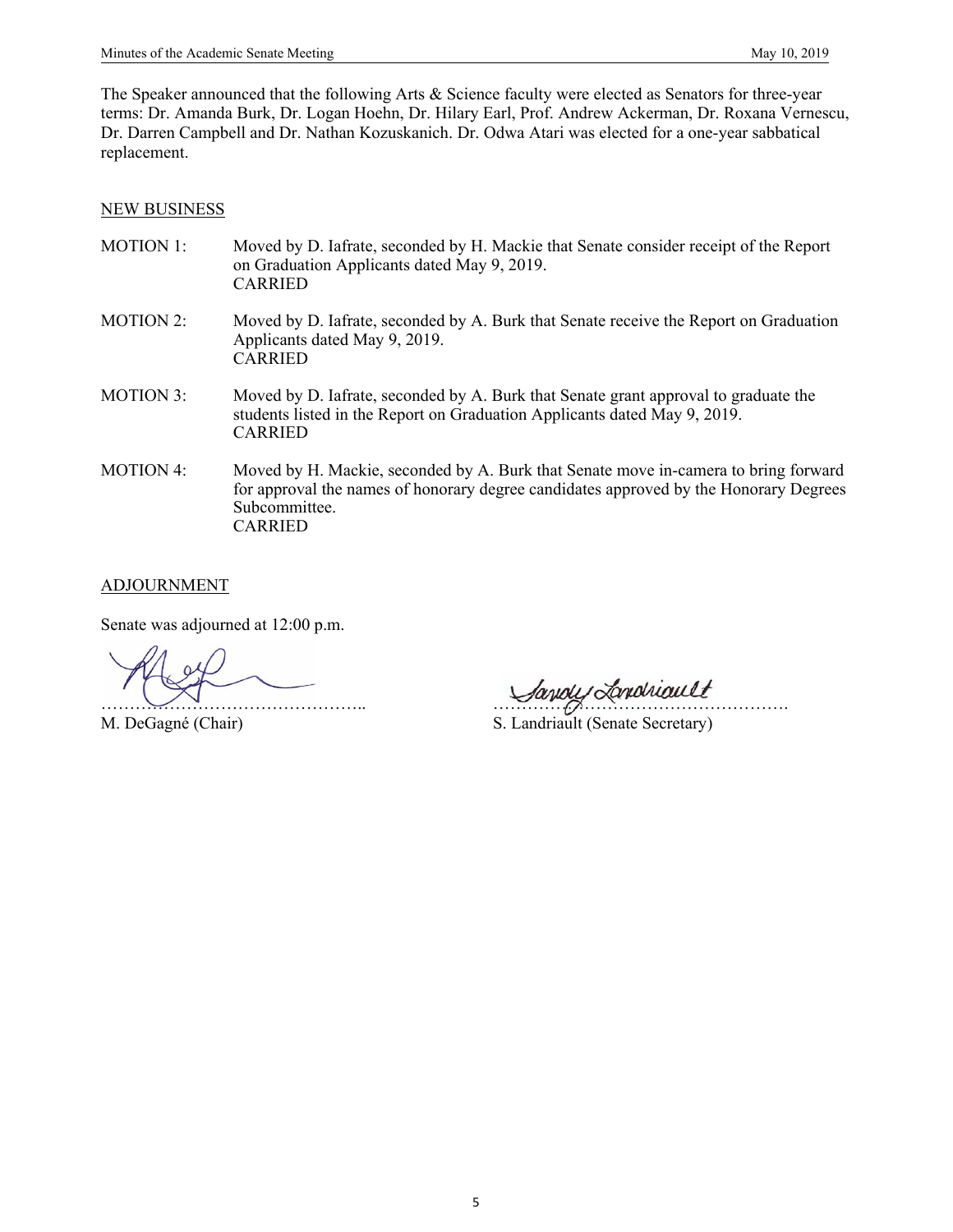# **President's Annual Tenure and Promotion Report**

# **2018-19**

March 18, 2019

In accordance with the Tenure and Promotion Procedures of Nipissing University, I am forwarding this report to the May meeting of Senate and the next meeting of our Board of Governors for information.

Article 25.25 (a) of the Collective Agreement states that, "Every year by May 20, the President of the University will prepare a Report on Tenure and Promotion which will be appended to the September Senate agenda and submitted to the Board around the same time". Article 25.25 (b) defines the dimensions of the report as follows:

| TENURE                                                             |         |               |                   |           |  |
|--------------------------------------------------------------------|---------|---------------|-------------------|-----------|--|
| <b>Applications</b>                                                | Granted | <b>Denied</b> | <b>Deferred</b>   | Withdrawn |  |
|                                                                    |         |               |                   |           |  |
| <b>Applicants Awarded Tenure (Tenure &amp; Promotion Process):</b> |         |               |                   |           |  |
| Dr. Louela Manankil-Rankin                                         |         |               | Dr. Kirsten Greer |           |  |

| <b>PROMOTION TO ASSOCIATE PROFESSOR</b>                     |                |                      |  |           |             |
|-------------------------------------------------------------|----------------|----------------------|--|-----------|-------------|
| <b>Applications</b>                                         | <b>Granted</b> | <b>Denied</b>        |  | Withdrawn | <b>URAC</b> |
|                                                             |                |                      |  |           |             |
| <b>Applicants Awarded Promotion to Associate Professor:</b> |                |                      |  |           |             |
| Dr. Kirsten Greer                                           |                | Dr. Karey McCullough |  |           |             |

| <b>PROMOTION TO PROFESSOR</b>                                       |                    |                     |                   |  |
|---------------------------------------------------------------------|--------------------|---------------------|-------------------|--|
| <b>Applications</b>                                                 | <b>Granted</b>     | <b>Denied</b>       | Withdrawn         |  |
|                                                                     |                    | 0                   |                   |  |
| <b>Applicants Awarded Promotion to Professor (T&amp;P Process):</b> |                    |                     |                   |  |
|                                                                     | Dr. Steven Arnocky |                     | Dr. Brenda Bruner |  |
|                                                                     | Dr. Mark Bruner    |                     | Dr. Robin Gendron |  |
| Dr. Barbi Law                                                       |                    | Dr. Katrina Srigley |                   |  |
|                                                                     | Dr. Thomas Waldock |                     |                   |  |

| No. of Applications heard by the University Review Appeals Committee |  |
|----------------------------------------------------------------------|--|
| No. of Grievances heard by the University Review Appeals Board       |  |

| No. of Job Candidates awarded Tenure upon appointment                                           |  |
|-------------------------------------------------------------------------------------------------|--|
| No. of Job Candidates awarded Promotion to Associate Professor or Professor upon<br>appointment |  |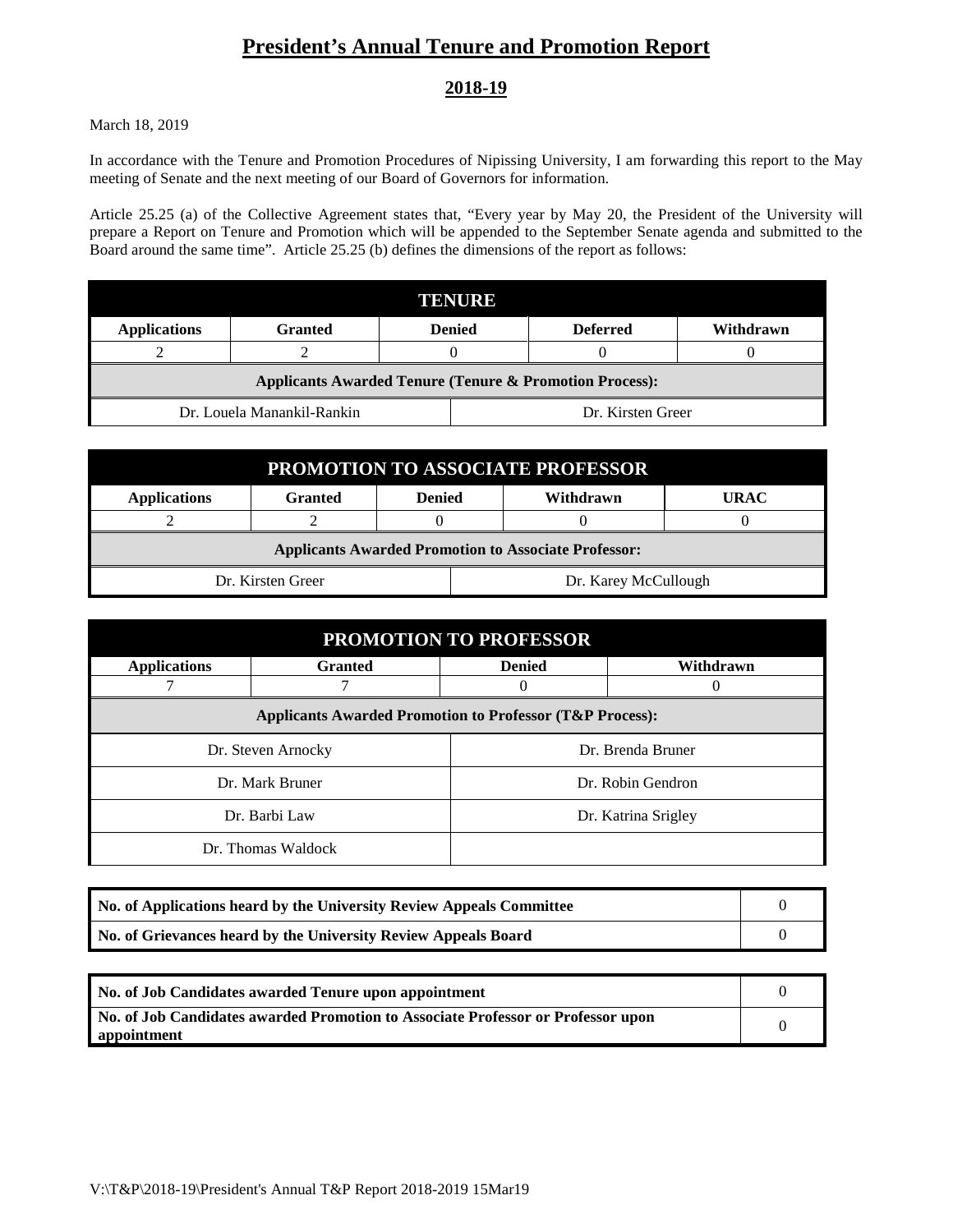# **Academic Senate Report May 2019**

# **New Executives & Senator**

The 2019/2020 Executive Committee began their term last week. We are excited for the year ahead. In October 2018 we held our Annual General Meeting and a change from 5 executives to 4 executives were made.

The executive positions this year are: Hannah Mackie - President Tayler Sullivan - VP Finance & Administration Charlotte Foster - VP Advocacy & Awareness Shannon MacCarthy - VP Student Life

We would also like to introduce Natalie Muylaert as our Arts & Science Senator. Natalie is a psychology major and will be working in Accessibility Services this summer.

# **Sunshine Awards**

Last month NUSU launched the Sunshine Awards. This initiative was for students to nominate Nipissing University faculty and staff anonymously for the positive impact they have made on campus and in students' lives. We would like to congratulate the 48 faculty and staff who were the recipients of this award.

We have had a huge positive response to this and we are looking to do it again in the future. One message we received from a community member read:

"With everything happening right now with the education cuts and layoffs it's so heartwarming to see you recognize staff and faculty. Thank you for doing this initiative. My nephew goes to your university and after showing this to my son we both agreed that this kind of environment is something post-secondary institutions should strive for between all groups on campus. My son has a few years left in high school but after seeing this level of commitment and the testimonials from students he definitely wants to be a part of the Laker family."

# **Provincial Cuts**

As you know the provincial government has made significant changes and cuts to many programs in the education sector. The biggest change for us would be the Student Choice Initiative and the change to ancillary fees. As we navigate this process we would like to thank Cheryl, Ursula and Casey for their open communication and help with this process. We are looking to provide the same standard of services for students despite the financial changes.

## **Community Involvement**

The executive team last year stepped up NUSU's involvement within the North Bay community. We are looking to do the same and engage with different businesses, charities and non-profit organizations. Our goal as an organization is to ensure that we create opportunities and build relationships for our students.